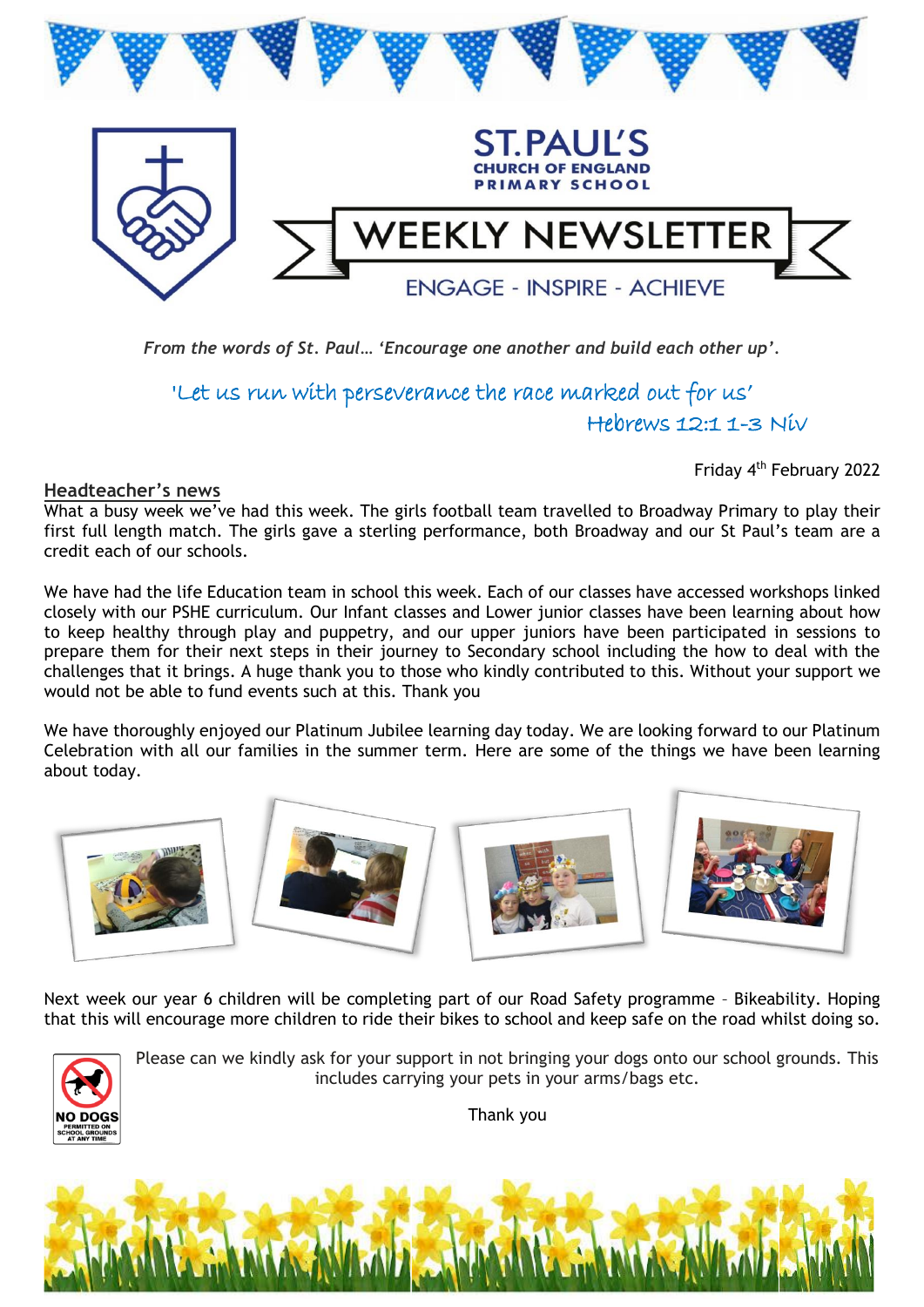

### St Paul's Pupil Leaders

#### **G.I.F.T (Growing in Faith together)**

Next half term our value will be 'compassion'. Our G.I.F.T group met this week to plan. They had some wonderful ideas for sharing this value with the local community!

"We would like to share our value of compassion with the people in the community by growing some plants and giving them to people who might need cheering up"

If you have any small plastic pots that you no longer need, compost, seeds or bulbs that are spare or not required, the children in our G.I.F.T groups would welcome them and put them to good use

#### **Sports Leaders**

We have had a successful start to the WOW challenge, with lot's of walking to and from school. The sports ambassadors are already looking froward to giving out the first of our WOW badges. Will it be you who receives one?

#### **Winter weather update**

As part of our winter preparation, we regularly check the weather forecast and this weekend we are due to have a large amount of snowfall.

I would like to inform you that we take Health and Safety very seriously in school and in the unfortunate event of extreme weather; we will aim to remain open. If we have to close school due to dangerous weather conditions, please note that the decision is never taken lightly.

We will update our school's **Twitter page @StPaulsCESch at the earliest opportunity**. We will also update our PTA Facebook page, our school website and we will inform BBC Radio Lancashire.

#### **PTA news**

Just a quick reminder that our 'Recycle 4 School' drop box is still being collected regularly, so if you are having a clear out don't forget our clothing recycling bag drop for any unwanted clothing . It's an easy and safe way for us to raise some funds for the school.

Also, anyone who enters our **'Your School Lottery'** before 26th February will also be entered into the draw for the chance to 'Win a Getaway'. These prizes are on top of the usual cash prizes. Good luck!



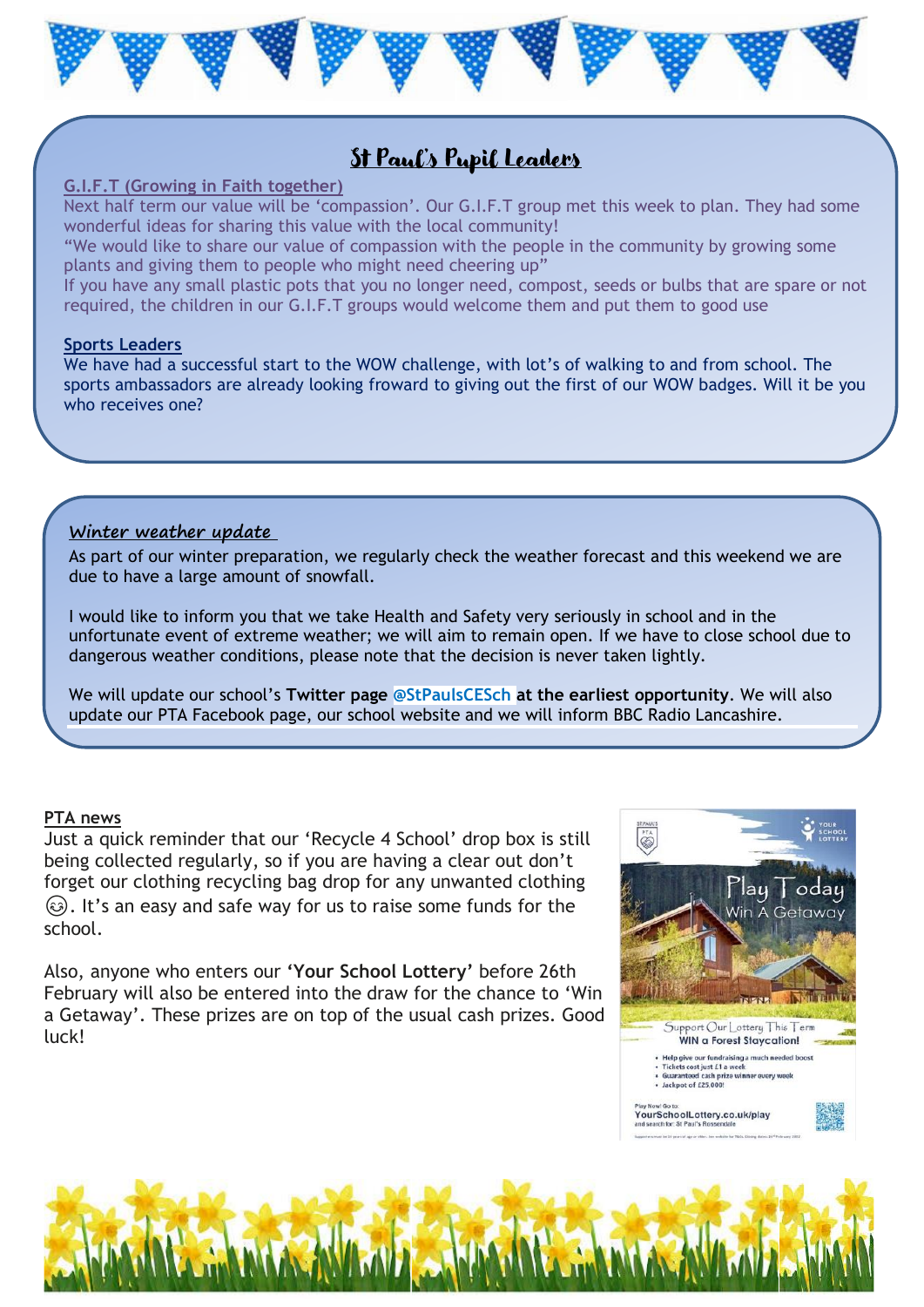

# St Paul's Awards.

Well done = **Elders** you are this week's attendance winners. Keep up the great work!  $\odot$ 

|                                  | <b>Learner of the Week</b> | <b>Our Topic Superstar</b> | Our school<br><b>Value Champion</b> | Attendance |
|----------------------------------|----------------------------|----------------------------|-------------------------------------|------------|
| <b>Amazing Acorns</b>            | Amelie                     | <b>Teddy</b>               | <b>Theo</b>                         | 87.86%     |
| Awesome Ashes                    | <b>Olivia</b>              | <b>Oscar</b>               | James P                             | 97.93%     |
| <b>Super Sycamores</b>           | <b>Rudy</b>                | Ollie                      | Sophia                              | 97.14%     |
| <b>Outstanding Alders</b>        | Monroe                     | Matilda                    | <b>Elodie</b>                       | 95.97%     |
| <b>Enchanted Elms</b>            | <b>Bethany</b>             | <b>Ben H</b>               | <b>Archie T</b>                     | 95.63%     |
| <b>Marvellous Maples</b>         | Martha                     | Lucy                       | Lennon                              | 97.84%     |
| <b>Dazzling</b><br><b>Elders</b> | <b>Matthew</b>             | Emily                      | Sebastian                           | 99.38%     |
| Wonderful<br><b>Willows</b>      | Caleb                      | Lottie                     | Oliver I                            | 93.67%     |
| <b>Mighty Oaks</b>               | Aggie                      | <b>Harry</b>               | Lukah                               | 91.72%     |
| <b>Blossoms</b>                  | Learner of the week        |                            | Dean and Joe                        |            |

### Reflective Friday